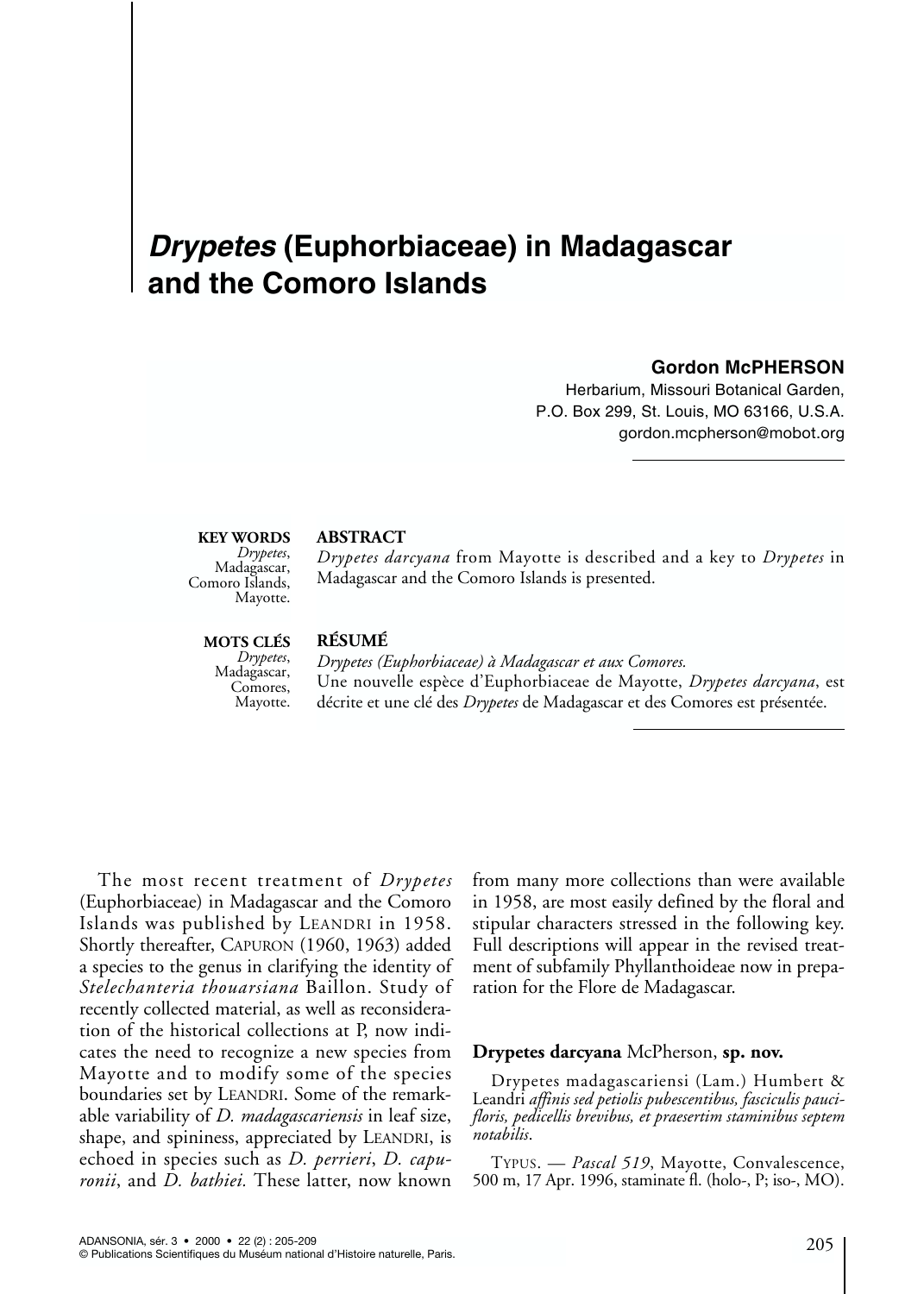Small trees 2-5 m, dioecious. Stems pubescent at first, glabrescent. Leaves alternate. Petioles 2-5 mm, channeled, somewhat obscurely pubescent with appressed hairs (best seen on young leaves). Leaf blades oblong-elliptical, (3-)5-12 cm long, (1-)1.7-4 cm wide, sparsely pubescent to glabrescent; secondary nerves 10-11 on each side of the midrib, prominent, as are often the intersecondaries and minor veins; base asymmetrical, acute to obtuse; apex acute, slightly to distinctly acuminate; margins entire. Stipules triangular, 0.7-1 mm long, ca. 0.5 mm wide at base, pubescent, caducous or subpersistent. Staminate flowers on twigs, in leaf-bearing axils or in the axils of fallen leaves, solitary or in pairs; pedicels of buds ca. 2 mm long, sparsely pubescent; buds ca. 3 mm in diam.; sepals 5, (in bud) 2-3 mm long, 2-3 mm wide, obtuse, pubescent on margin and sparsely so abaxially; stamens 7; disk flat centrally, extending between the filaments as raised flaps (which, if the flower is viewed from the side, can appear as separate, extrastaminal disk elements). Pistillate flowers in leaf-bearing axils, not seen at anthesis, apparently solitary. Fruiting specimens with pedicels 3-4 mm long, sparsely pubescent; sepals 5(-6), persistent,

2-3 mm long, 2.5-3.5 mm wide, obtuse, sparsely pubescent at least on margin; disk ca. 6 mm in diam., glabrous. Fruit (immature) ca. 2 cm long, ca. 1.2 cm in diam., bilocular, glabrous, usually bearing 2 persistent styles ca. 1.5 mm long, ca. 0.5 mm wide.

DISTRIBUTION. — Known only from Mayotte.

PARATYPE.—MAYOTTE: *Pascal 635,* Sohoa, 200 m, 20 Aug. 1996, fr. (MO, P).

The new species resembles *D. madagascariensis* in having a calyx of 5 (rarely 6) sepals combined with a pistil of 2 carpels, but differs most notably in having an androecium of 7 stamens (vs. 3), as well as in having pubescent petioles (vs. glabrous), 1-2-flowered fascicles (vs. often several-flowered), and shorter fruiting pedicels (3-4 mm vs. 5-10 mm). Furthermore, *D. darcyana* appears to be endemic to Mayotte, whereas *D. madagascariensis* is unknown from the Comoro Islands.

The species epithet commemorates Dr. W.G. D'ARCY, colleague and friend, who collected on the Comoro Islands in 1987 while preparing the Solanaceae for the Flore de Madagascar et des Comores.

#### **Key to species of** *Drypetes* **in Madagascar and the Comoro Islands**

| 1.<br>ľ.       |                                                                                                               |  |
|----------------|---------------------------------------------------------------------------------------------------------------|--|
| 2.             |                                                                                                               |  |
| $2^{\prime}$ . | Stipules caducous or persistent, 0.5-2(-5) mm long (if over 2 mm long, then less than 1 mm wide at base)      |  |
| 3.             |                                                                                                               |  |
| 3.             |                                                                                                               |  |
| 4.             |                                                                                                               |  |
| 4.             |                                                                                                               |  |
| 5.             |                                                                                                               |  |
| 5.             |                                                                                                               |  |
|                |                                                                                                               |  |
|                |                                                                                                               |  |
| 6'.            | Petioles pubescent (sometimes obscurely so); fruiting pedicels 3-4 mm; leaves entire; Mayotte . D. darcyana   |  |
| 7.             |                                                                                                               |  |
| 7.             | Disk glabrous (or sometimes obscurely pubescent in narrow ring at base of ovary); leaf blade length less than |  |
|                |                                                                                                               |  |
| 8.             |                                                                                                               |  |
| 8'.            | Leaf blades mostly 5-9 cm long, rarely up to 13 cm long, 1.5-4(-6) cm wide; fruit 10-15 mm long; widespread   |  |
|                |                                                                                                               |  |
| 9.             |                                                                                                               |  |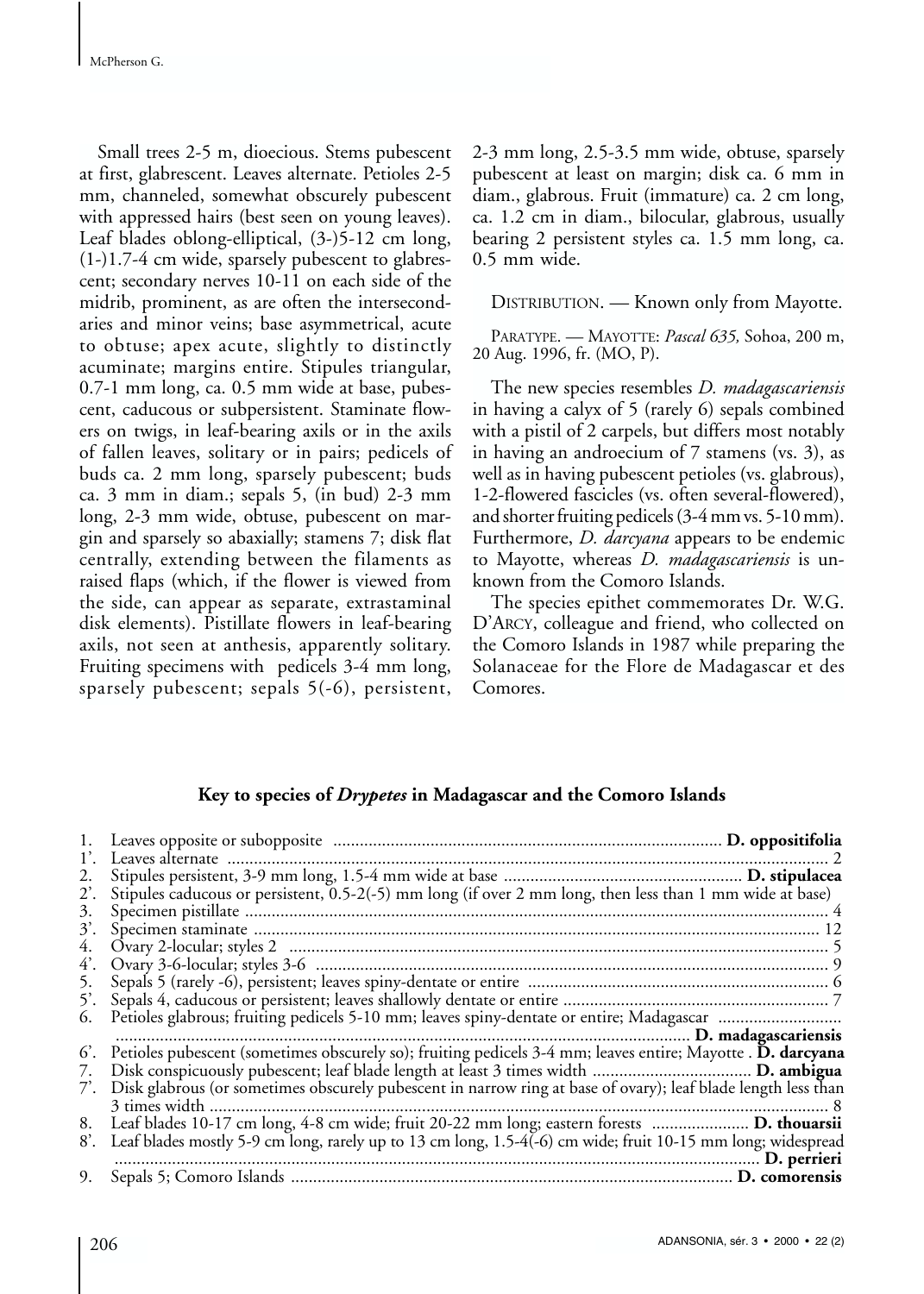| 10'. Fruit unlobed, spherical (unknown in <i>D. thouarsiana</i> ); pedicels 1-3 mm (unknown in <i>D. thouarsiana</i> ); |
|-------------------------------------------------------------------------------------------------------------------------|
|                                                                                                                         |
|                                                                                                                         |
|                                                                                                                         |
|                                                                                                                         |
|                                                                                                                         |
|                                                                                                                         |
|                                                                                                                         |
|                                                                                                                         |
|                                                                                                                         |
| 15. Sepals 3 (occasionally mixed with flowers with 4 sepals); flowers borne on trunk or on branches (mostly in          |
|                                                                                                                         |
|                                                                                                                         |
| 16. Stamens (4-)5-7(-8); stipules 1-4 mm long, narrowly triangular; leaf blades 2.5-8 cm long. D. thouarsiana           |
| 16. Stamens 8-16; stipules up to 2 mm long, broadly triangular; leaf blades (5-)7-18 cm long  17                        |
| 17. Stipules 1-2 mm long; leaves entire or spiny-dentate; pedicels at anthesis (2-)8-17 mm long; stamens 8-12;          |
|                                                                                                                         |
| 17'. Stipules less than 1 mm long; leaves entire; pedicels at anthesis 3-6 mm long; stamens 12-16; Masoala              |
|                                                                                                                         |
|                                                                                                                         |
|                                                                                                                         |
| 19. Leaves 10-17 cm long, 4-8 cm wide; bracteate bud clusters ca. 8 mm in diam.; eastern forests . D. thouarsii         |
| 19'. Leaves mostly 5-9 cm long, rarely up to 13 cm long, 2.5-5(-6) cm wide; bracteate bud clusters ca. 4 mm in          |
|                                                                                                                         |

Three taxa recognized by LEANDRI (1958) are absent from the key above. *Drypetes coriifolia* Leandri and *Drypetes radamae* Leandri I consider synonyms of *Drypetes perrieri*, while *Drypetes capuronii* var. *grandiflora* Leandri (an invalid name, see below) has been used for several specimens, most of which belong within *Drypetes bathiei*.

#### DRYPETES SPECIES IN MADAGASCAR AND THE COMORO ISLANDS

#### **Drypetes ambigua** Leandri

Mém. Inst. Sci. Madagascar, Sér. B, Biol. Vég. 8: 245 (1957). — Type: *Service Forestier (Capuron) 8906*  $(holo-, P; iso-, M\overline{O}, TEF).$ 

DISTRIBUTION. — Northern half of eastern forest, from Tamatave to Montagne d'Ambre.

Distinguished by its large, narrow leaves (9-27  $\times$  2.5-9 cm), which may be entire or spiny-dentate, 4 sepals, 8 stamens, pubescent pistillate disk, and 2 carpels.

### **Drypetes bathiei** Capuron & Leandri

Flore de Madagascar et des Comores 111: 156 (1958), nom. nov. — *Brexiopsis aquifolia* H. Perrier, Notul. Syst. (Paris) 10: 193 (1942), non *Drypetes aquifolium* (Scott-Elliot) Pax & K. Hoffm. — Type: *Perrier de la Bâthie 17804* (holo-, P).

*Drypetes capuronii* var. *grandiflora* Leandri, Mém. Inst. Sci. Madagascar, Sér. B, Biol. Vég. 8: 246 (1957). This name was not validly published since no Latin description or type was provided either at its first mention or later in the Flore (LEANDRI 1958: 156). Most of the specimens assigned to it in the latter publication represent *Drypetes bathiei*.

DISTRIBUTION. — Eastern, northern and northwestern forests, from Fort Dauphin to Montagne d'Ambre*,* and from the Montagnes des Français to Majunga.

Resembling *D. capuronii* in having leaves sometimes up to  $18 \times 7$  cm, 3 sepals and 4-5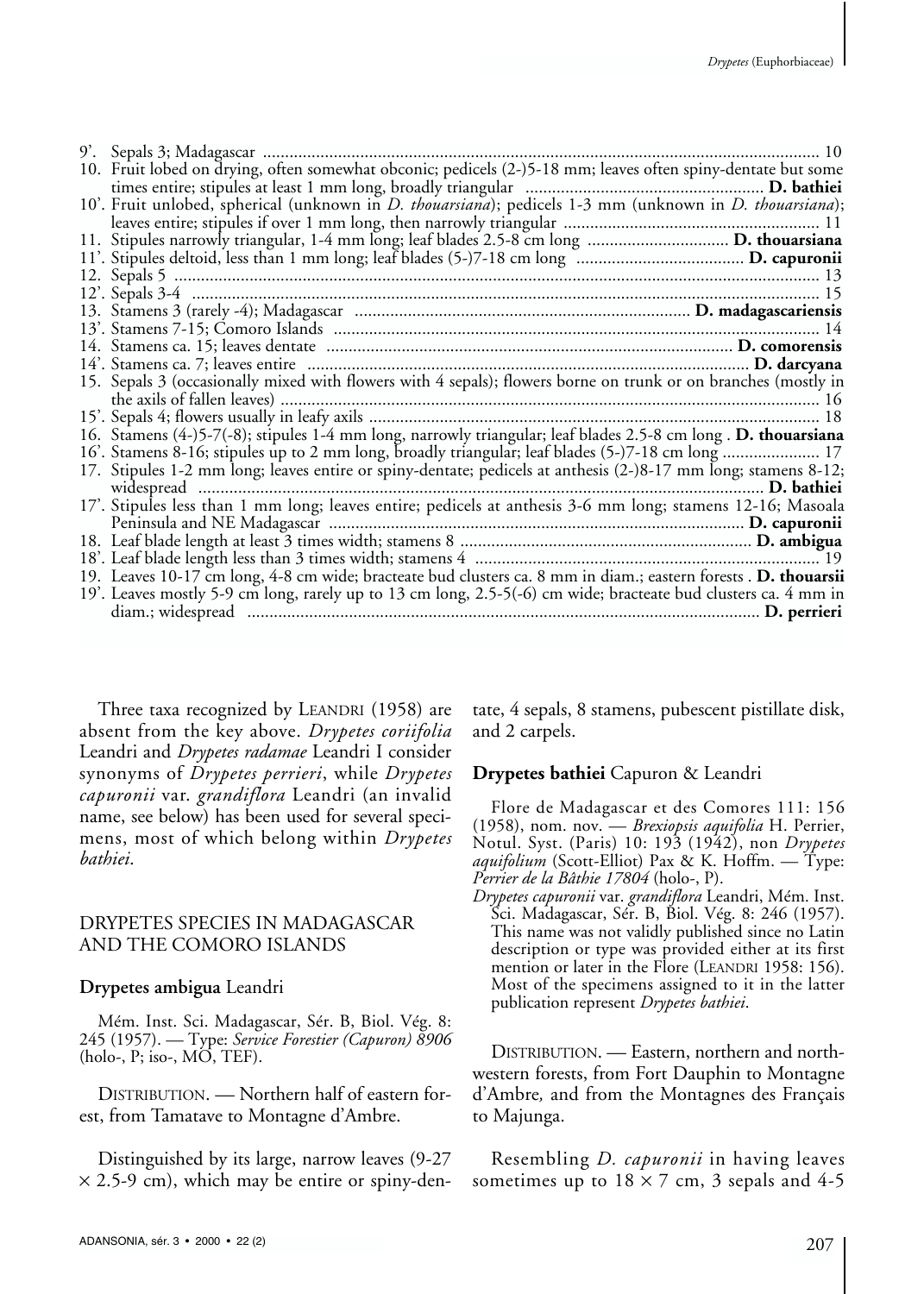carpels, but distinguished by its longer stipules (> 1 mm), often dentate leaf margins, fewer stamens (8-12 vs. 12-16), and lobed fruit.

#### **Drypetes capuronii** Leandri

Mém. Inst. Sci. Madagascar, Sér. B, Biol. Vég. 8: 247 (1957). — Type: *Service Forestier (Capuron) 8765* (holo-, P; iso-, TEF)*.*

DISTRIBUTION. — Northeastern forest, from the Bay of Antongil to the Montagnes des Français.

Distinguished by its short stipules (< 1 mm), large leaves (up to  $17 \times 7$  cm) with entire margins (juvenile leaves may be dentate, however), 3 sepals, 12-16 stamens, 4-6 carpels and unlobed fruit.

#### **Drypetes comorensis** (Baill.) Pax & K. Hoffm.

In Engl., Pflanzenr. 81: 259 (1922). — *Humblotia comorensis* Baill., Bull. Mens. Soc. Linn. Paris 1: 593 (1886). — Type: *Humblot 366* (holo-, P). Although no collection number was cited by BAILLON, this specimen, now renumbered *1366*, is almost certainly his original material.

*Cyclostemon nitidus* Pax, Bot. Jahrb. Syst. 15: 527 (1893). — Type: *Humblot 366* (holo-, B (not seen); iso-,  $P$ ).

DISTRIBUTION. — Comoro Islands (known with certainty only from Mayotte).

Distinguished by its large leaves (10-21 cm long) with dentate margins, 5 sepals, ca. 15 stamens, and 3 carpels.

**Drypetes darcyana** McPherson, see description above.

#### **Drypetes madagascariensis** (Lam.) Humbert & Leandri

Bull. Mus. Hist. Nat. (Paris), sér. 2, 4: 119 (1932). — *Ilex madagascariensis* Lam., Encycl., III: 148 (1789). — Type: *Commerson s.n.* (holo-, P).

*Cyclostemon aquifolium* Scott-Elliot, J. Linn. Soc., Bot. 29: 49 (1891). — *Drypetes aquifolium* (Scott-Elliot) Pax & K. Hoffm., in Engl., Pflanzenr. 81: 277 (1922). — Type: *Scott-Elliot 2873* (holo-, P).

- *Drypetes madagascariensis* subvar. *inermis* Humbert & Leandri, Bull. Mus. Hist. Nat. (Paris), sér. 2, 4: 119 (1932). — Type: *Humblot 551* (holo-, P; iso-, MO).
- *Drypetes madagascariensis* var. *perrieri* Humbert & Leandri, Bull. Mus. Hist. Nat. (Paris), sér. 2, 4: 119 (1932). — Type: *Perrier de la Bâthie 18260* (lecto-, P, designated here).

DISTRIBUTION. — Widespread in Madagascar.

With highly variable leaves (their margins often spiny-dentate), but distinguished by its glabrous petioles, 5 sepals, 3(-4) stamens, and 2 carpels.

### **Drypetes oppositifolia** Leandri

Mém. Inst. Sci. Madagascar, Sér. B, Biol. Vég. 8: 248 (1957). — Type: *Service Forestier* (*Capuron) 8688* (holo-, P; iso-, TEF)*.*

DISTRIBUTION. — Known from two collections at one site on the Masoala Peninsula.

Remarkable in the genus because of its opposite or subopposite leaves, but similar to *D. perrieri* in its 4 sepals, 4 stamens, and 2 carpels; pistillate flowers and mature fruit unknown.

### **Drypetes perrieri** Leandri

Notul. Syst. (Paris) 7: 194 (1939). — Type: *Perrier de la Bâthie 2118* (holo-, P).

- *Drypetes coriifolia* Leandri, Mém. Inst. Sci. Madagascar, Sér. B, Biol. Vég. 8: 247 (1957). — Type: *Service Forestier (Capuron) 8827* (holo-, P; iso-, MO, TEF).
- *Drypetes radamae* Leandri, Mém. Inst. Sci. Madagascar, Sér. B, Biol. Vég. 8: 250 (1957). — Type: *Service Forestier (Capuron) 8753* (holo-, P; iso-, MO, TEF).

DISTRIBUTION. — Widespread, in both Madagascar and the Comoro Islands.

Variable in leaf size and shape, and sharing 4 sepals, 4 stamens, and 2 carpels with *D. thouarsii*, but differing from the latter in having smaller